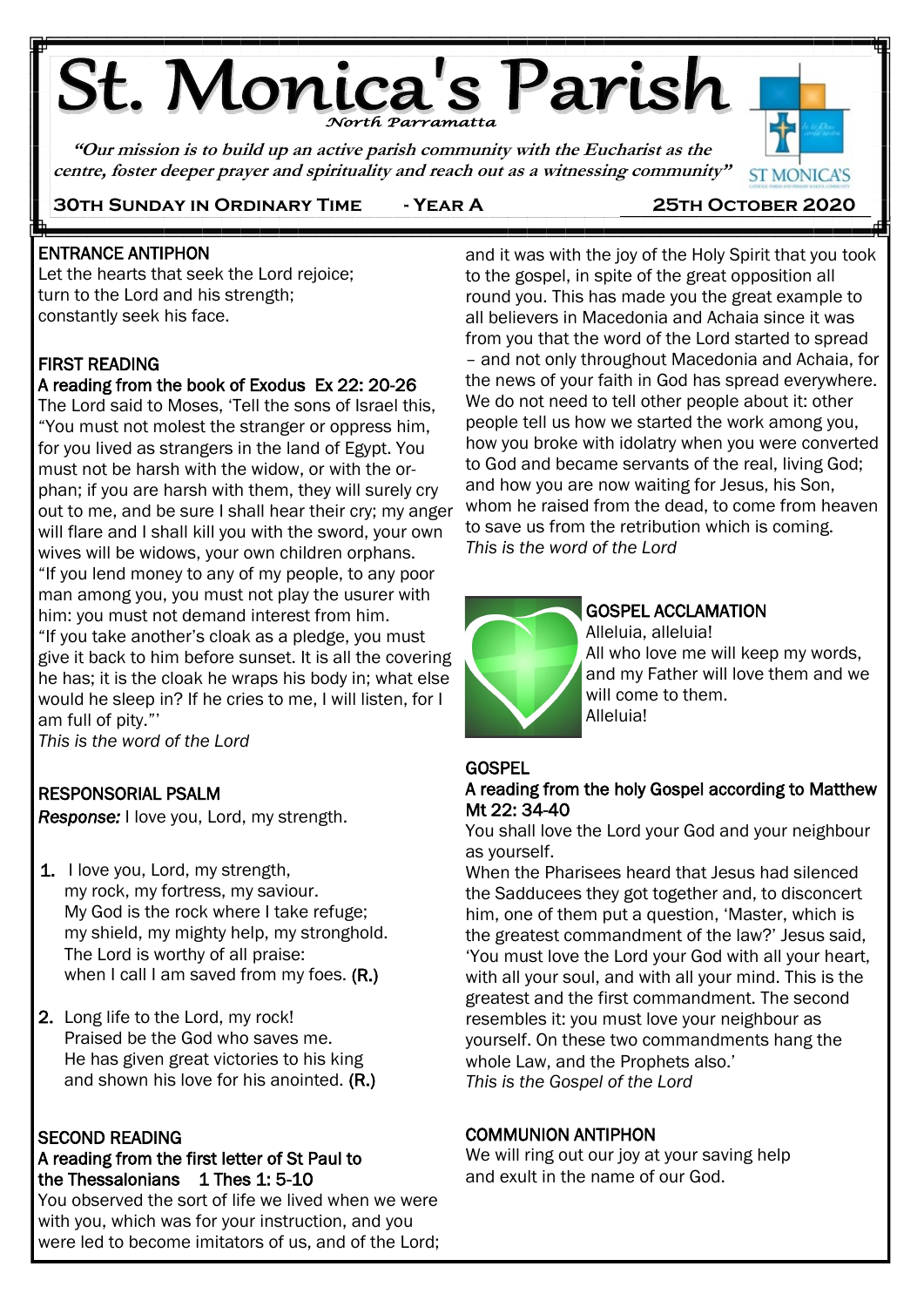## *St. Monica's Catholic Parish*

**Cnr Church Street and North Rocks Road, North Parramatta**

| <b>SUNDAY MASSES:</b>                                    | Saturday Vigil - 5pm; Sunday - 9am, 11.30am (Cantonese/Chinese Mass) and 6pm                     |
|----------------------------------------------------------|--------------------------------------------------------------------------------------------------|
| <b>WEEKDAY MASSES:</b>                                   | Tuesday-Friday - 9.15am                                                                          |
| <b>EXPOSITION:</b>                                       | Every Friday following 9.15am Mass until 10.45am,                                                |
| <b>RECONCILIATION:</b>                                   | Friday 10-10.30 am Saturday - 4-4.40pm or on request                                             |
| <b>MARRIAGES:</b>                                        | Please contact the Parish Priest at least 12 months prior                                        |
| <b>BAPTISMS:</b>                                         | Please contact the Parish Office for appointment with the Parish Priest. Phone: 9630-1951        |
| ANOINTING OF THE SICK/<br>EUCHARIST AT HOME              | Please contact the Parish Office or Fr Ephraim Lam Phone: 9630-1951                              |
| <b>PARISH ADMINISTRATOR/</b><br><b>CHINESE CHAPLAIN:</b> | Fr. Ephraim Lam Phone: 9630 -1951<br>Email: shingmanlam@gmail.com                                |
| <b>POSTAL ADDRESS:</b>                                   | 8 Daking Street, North Parramatta, 2151<br>Website: http://www.stmonicanp.org.au                 |
| <b>OFFICE HOURS:</b>                                     | Phone: 9630-1951 Fax: 9630-8738<br>Tuesday-Friday 8.30am-2.30pm<br>Email: stmonicanp@bigpond.com |

*St. Monica's School*

Phone: 8832 4100 Fax: 9683-4984 Email: stmonicasnparra@parra.catholic.edu.au

## REFLECTION

## **True Perspectives**

Did you notice that Our Lord does not command us to love 'God'? No, we are to love 'the *Lord* your God', the One who rescued the Jewish people from slavery. The resurrection of Jesus Christ reveals the Lord God as the liberator from the apparent final dominance of death. Loving such a liberator is the natural response. So, 'Love *the Lord* your God'.

Then Our Lord does not command us to love our neighbour! Rather, 'Love your neighbour as *yourself*.' But who is 'yourself'? In the wonderful story-telling of Genesis, we are told that Adam, an earthen statue, had Divine Breath breathed into the nostrils, creating him as a human being. We earthlings are conceived with the Divine Breath at the core of our being.

The challenge for you and for me is to see 'yourself' in that way, and thereafter every human being whose lives we can affect: the neighbour. And in today's global world, the neighbour can be a person in a society geographically or culturally distant.

We could pause for a moment to see the true dimensions of God, self and the other, to more easily fulfil the dual command.

© Fr Michael Tate; mtate@bigpond.com

## Act of Spiritual **Communion**



My Jesus, I believe you are present in the most Blessed Sacrament.

I love you above all things and desire to receive You into my soul.

Since I cannot now receive You sacramentally, come at least spiritually into my heart.

I embrace You as if You were already there, and unite myself wholly to You.

Never permit me to be separated from You.

Amen.

#### FEAST DAYS & COMMEMORATIONS

October 28, STS SIMON & JUDE, APOSTLES November 01, ALL SAINTS November 02, THE COMMEMORATION OF ALL THE FAITHFUL DEPARTED (ALL SOULS DAY) November 04, St Charles Borromea

#### PLEASE REMEMBER TO PRAY FOR THOSE OF OUR PARISH FAMILY WHO ARE SICK. **ESPECIALLY**

Paul Chiu, John Rodrigues, Dave & Fan Lin Wilson, Francis Lee, Jerry A, Michelle Barnes, Levi Bell, Grace Boitano, Gesualda Borg, Monica Teresa & Fernanda Carigliano, Veronica Coorey. Antoinette Coorey, Margaret Dorahy, Heidi Ellich, Josie Estera, Philippe Kalife, Tim Kelly, Mary Korunic, Lillian Leigh, Monique Malouf, Tina de Larrazabal, Rosa Santos, Maria Itang Tagle, Llave Family, Sheila Watts, Gloria Cherote,

> MASS INTENTIONS Cyril & Florence Rodrigues